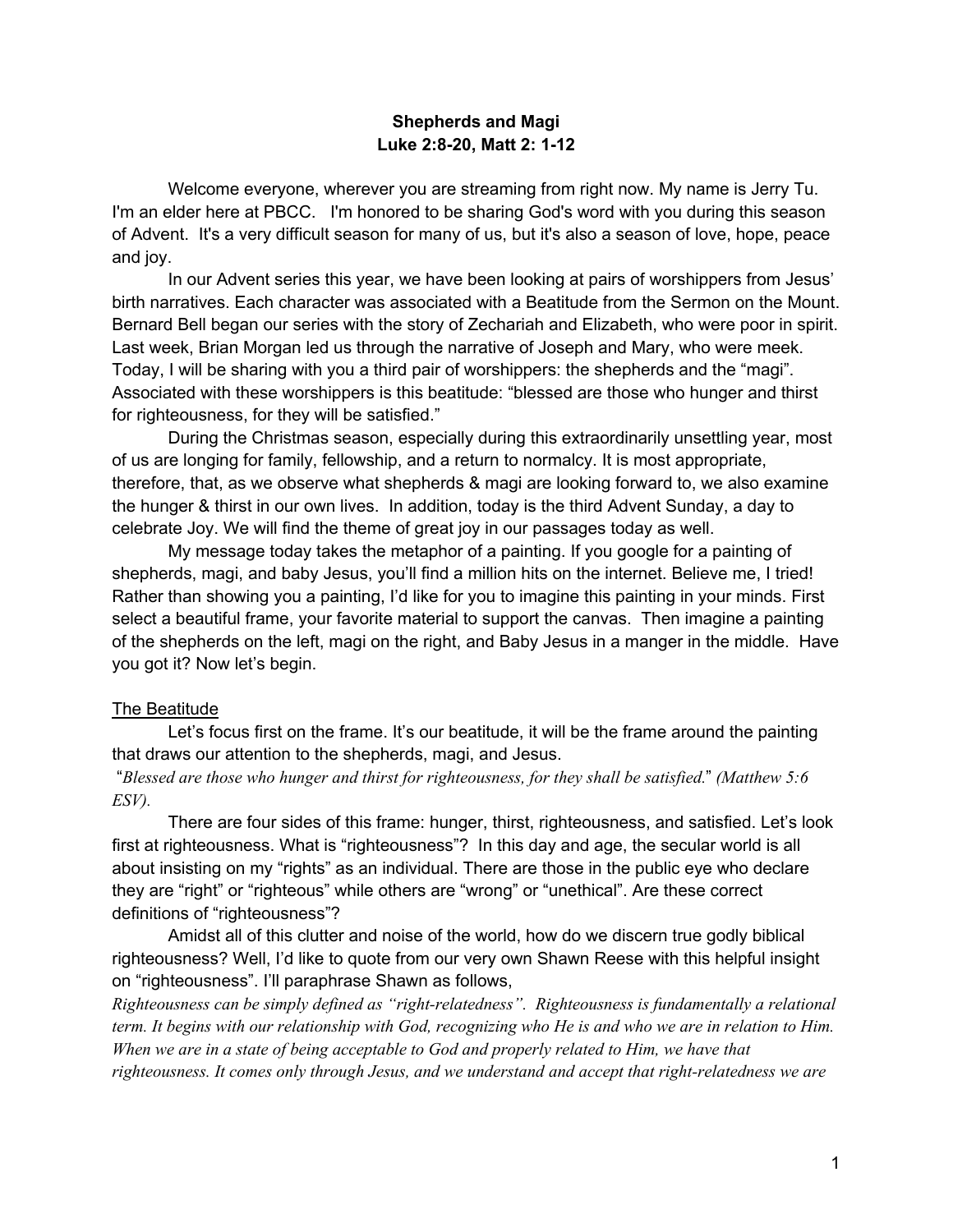*overwhelmed with gratitude and joy, In this beatitude, Jesus teaches us that righteousness/rightrelatedness means to be truly human, made in the image of God and accepted by Him.*

Now let's consider the two sides of our frame: Blessed are those who *hunger and thirst* for this *right-relatedness* to our Creator God.

We all do hunger and thirst, but often for the wrong things: physical or material things rather than relational or spiritual. Or, very often, we don't crave at all - we become lukewarm or ambivalent to God. I find myself vacillating between these two: either longing for the wrong things, or don't long for God at all. Perhaps you may identify with me. Either way, there is much we all can learn about longing for God from today's narrative.

The characters in our "painting" are the shepherds and magi. They are recorded in two different gospels: the shepherds are described in Luke Chapter 2, and the Magi's visit is in Matthew Chapter 2. Let's start with the context set in Luke 2:4-7 (ESV).

*4 … Joseph went up from Galilee, from the town of Nazareth, to Judea, to the city of David, which is called Bethlehem, because he was of the house and lineage of David, 5 to be registered with Mary, his betrothed, who was with child. 6 And while they were there, the time came for her to give birth. 7 And she gave birth to her firstborn son and wrapped him in swaddling cloths and laid him in a manger, because there was no place for them in the inn.*

While this sets up the context of our story, we realize that this is the most important birth in human history, the birth of the Son of God, Savior of the World. It is literally the climax of God's redemptive plan for mankind since the fall of Adam in Genesis 3. Yet, one simple sentence is all that is recorded in Luke, "*she gave birth to her firstborn son and wrapped him in swaddling cloths and laid him in a manger.*" That strikes me as astonishingly brief! No time or date, length or weight. Just the description of a little baby wrapped in cloths and laid in a feeding trough. Yet this humble child is fully divine God through whom the world was made. What a marvel and mystery! It brings to mind that song by Graham Kendrick "Oh what a mystery, meekness and majesty, manhood and deity, ... in perfect harmony, the Man who is God." <sup>1</sup>

Now let's look at the canvas of our painting, starting with the Shepherds.

### The Shepherds: The Announcement (Luke 2:8-14 ESV)

*8 And in the same region there were shepherds out in the field, keeping watch over their flock by night. 9 And an angel of the Lord appeared to them, and the glory of the Lord shone around them, and they were filled with great fear. 10 And the angel said to them, "Fear not, for behold, I bring you good news of great joy that will be for all the people. 11 For unto you is born this day in the city of David a Savior, who is Christ the Lord. 12 And this will be a sign for you: you will find a baby wrapped in swaddling cloths and lying in a manger." 13 And suddenly there was with the angel a multitude of the heavenly host praising God and saying,*

*14 "Glory to God in the highest, and on earth peace among those with whom he is pleased!"*

<sup>1</sup> https://www.grahamkendrick.co.uk/home/graham-kendrick-songs/make-way-for-the-king-of-kings-acarnival-of-praise/meekness-and-majesty-this-is-your-god-2 retrieved 2020-11-23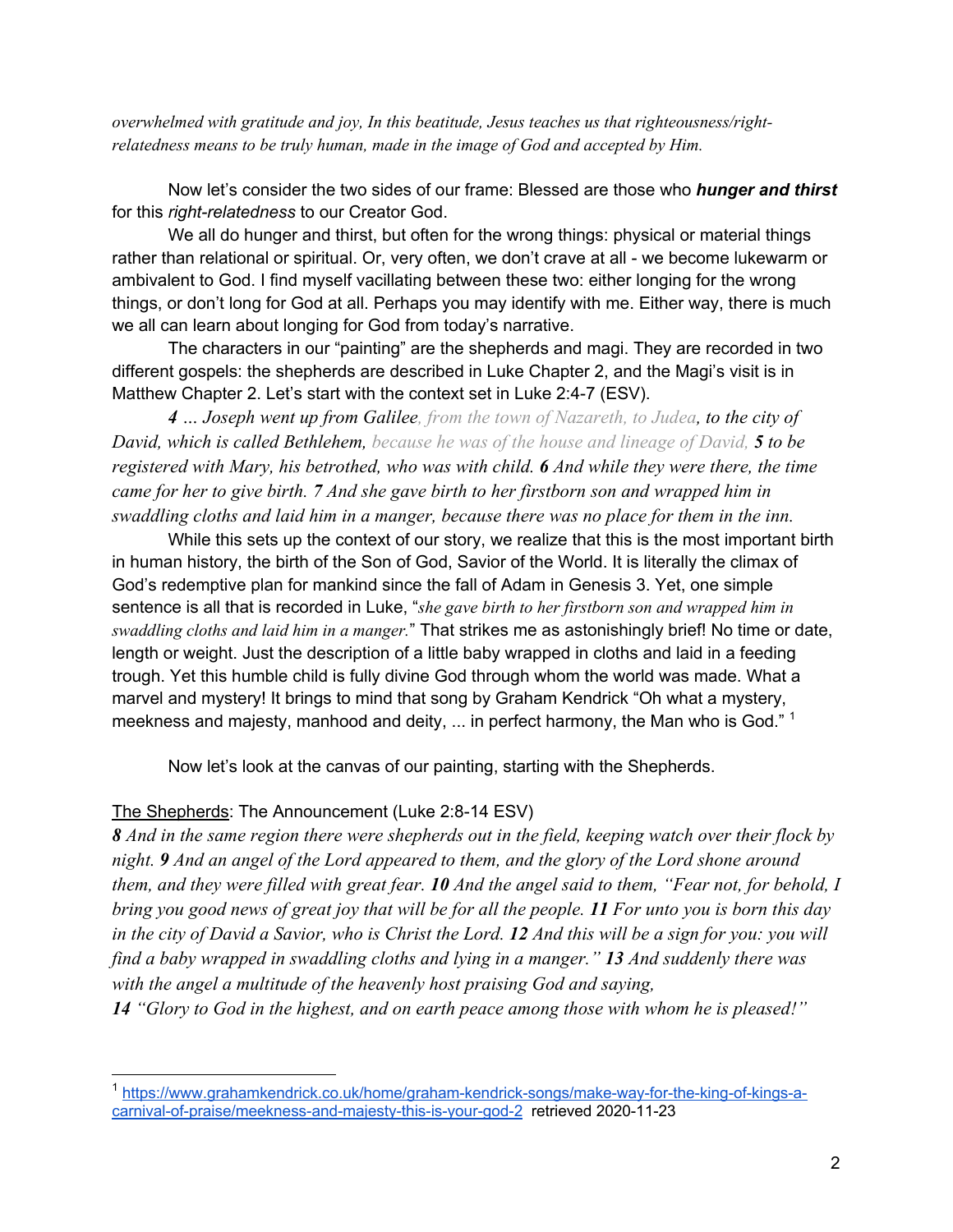Shepherds in Judea led a simple, hard life; they weren't idyllically frolicking in lush fields, doting on cute lambs. They lived on the brink of danger protecting their animals, braving harsh weather to care for their sheep. These Jewish shepherds worked hard in the background of society, a forgotten lower class of people. Yet, God chose to bless these little people with the honor to witness the birth of the Christ Child. The angelic vision and host of heavenly beings descended not upon a king, prophet, priest, or men of renown, but to little, poor, common working people. This is once again, a mystery and a marvel of how God works. He chooses common people like the shepherds, like you and me, to witness His glory, He chooses normal people like us to be His witness to the world. Do not be surprised when you hear His calling on you, don't be overwhelmed when He chooses you to be His instrument. Do not be afraid. The angel declared, "do not fear!" which is, as you've learned, the most commonly occurring command in our Scriptures. There are hundreds of mentions, one for every single day of the year!

The angel and heavenly host then proclaim the Good News, the Gospel: Jesus Christ is born Today! Jesus is given three exalted titles: Savior, Christ or Messiah, and Lord. The long expected, long awaited Savior, Messiah, Lord is coming Today, not only to the shepherds, to the villagers, but also to Israel, Gentiles, Romans, to "*all the people*". Christ the Lord is Savior for all people of the whole world throughout history, and for all time.

Now let's continue in verse 15.

#### The Shepherds: The Response (Luke 2:15-20 ESV)

*15 When the angels went away from them into heaven, the shepherds said to one another, "Let us go over to Bethlehem and see this thing that has happened, which the Lord has made known to us." 16 And they went with haste and found Mary and Joseph, and the baby lying in a manger. 17 And when they saw it, they made known the saying that had been told them concerning this child. 18 And all who heard it wondered at what the shepherds told them. 19 But Mary treasured up all these things, pondering them in her heart. 20 And the shepherds returned, glorifying and praising God for all they had heard and seen, as it had been told them.* 

What was the response of the shepherds to what they had witnessed? "*They went with haste*" or "*they hurried off*". The word used here for haste is "*speudo*"; it means with speed & urgency, but more than that, there's the underlying attitude of eager desire, expectation & excitement. They hurried because they *longed* to see what the angel described. This is the tie-in to our beatitude. The shepherds hungered and thirsted to be in the presence of this Savior.

Their hunger and excitement are reflected in their actions. First they eagerly sought to find Jesus. Second, they shared the good news of great joy to others,

Luke 2:17 "*they made known that which had been told them concerning this child. And all who heard it wondered (amazed) at what the shepherds told them.*"

Thirdly, they returned to the source of joy

(v.20), "*and the shepherds returned, glorifying and praising God for all they had heard and seen*". They returned to Jesus and worshipped God.

We see that the shepherds' journey of faith consisted of three steps: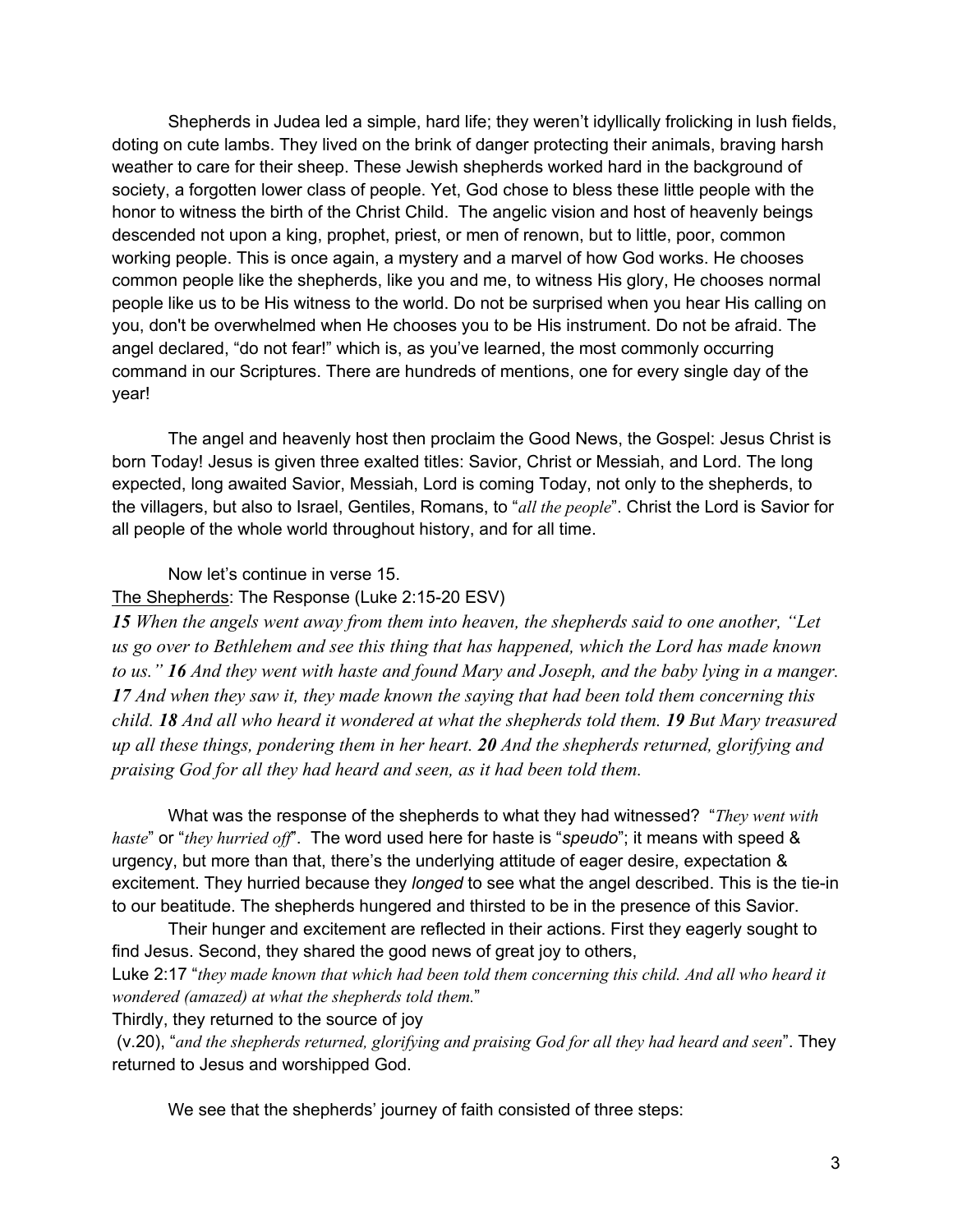1. Seek Jesus

2. Share the Joy with others

3) Return to Jesus and glorify and praise God!

The shepherds' journey of faith is a good example for us to imitate: Seek Him, share Him, worship Him.

## The Magi: The Announcement

Now let's look at the right side of our "painting": the magi's visit in Matthew chapter 2:1-8 (ESV) *1 Now after Jesus was born in Bethlehem of Judea in the days of Herod the king, behold, wise men from the east came to Jerusalem, 2 saying, "Where is he who has been born king of the Jews? For we saw his star when it rose and have come to worship him." 3 When Herod the king heard this, he was troubled, and all Jerusalem with him; 4 and assembling all the chief priests and scribes of the people, he inquired of them where the Christ was to be born. 5 They told him, "In Bethlehem of Judea, for so it is written by the prophet:*

*6 "'And you, O Bethlehem, in the land of Judah, are by no means least among the rulers of Judah; for from you shall come a ruler who will shepherd my people Israel.'"*

*7 Then Herod summoned the magi secretly and ascertained from them what time the star had appeared. 8 And he sent them to Bethlehem, saying, "Go and search diligently for the child, and when you have found him, bring me word, that I too may come and worship him."* 

The Magi or wise men were highly-educated men, specializing in astronomy, astrology, and natural sciences. They were likely Gentiles, not Jews, from Persia, 1,000 miles to the east of Judea. Traditions outside of the bible suggest that there were three of them (due to the three gifts) and even gave them ancient names (Melchior, Caspar, Balthazar). It's remarkable that God would choose these Gentile astronomers to worship His Son. His plan of redemption included the magi. It extends to both Jews and Gentiles, young and old, near and far, to all peoples everywhere.

The star is an age-old mystery. Many scholars have tried to explain the alignment of planets, stars, and galaxies that may have been visible from Persia 2,000 years ago. In fact next week, Saturn and Jupiter will align for the first time in 800 years, called "Christmas Star"! I will not try to give an explanation for astronomy. I view it as a map "pin" which God dropped on the navigation app which the magi were using on their camels. That's just me. It's a wonder of God, and not surprisingly, to use all of creation to point to Jesus!

Having received the sign from God, these Gentile magi packed up their camels and traveled for months; they must have been so motivated to come to this King. They tell of this good news to those they met in Jerusalem. The king and all people hear their testimony. But rather than accepting the news with wonder and amazement, these people were troubled and felt threatened. The scholars informed King Herod that the Scriptures did point to the Messiah; the prophet Micah prophesied the birth in Bethlehem of the One who will shepherd God's people Israel. King Herod wanted to identify and snuff out this potential threat to his own rule, so he sent the magi right to Jesus in Bethlehem. Herod thought he was smart, but ultimately, he was outwitted & out-smarted by the magi, who thwarted Herod's plans by obeying God.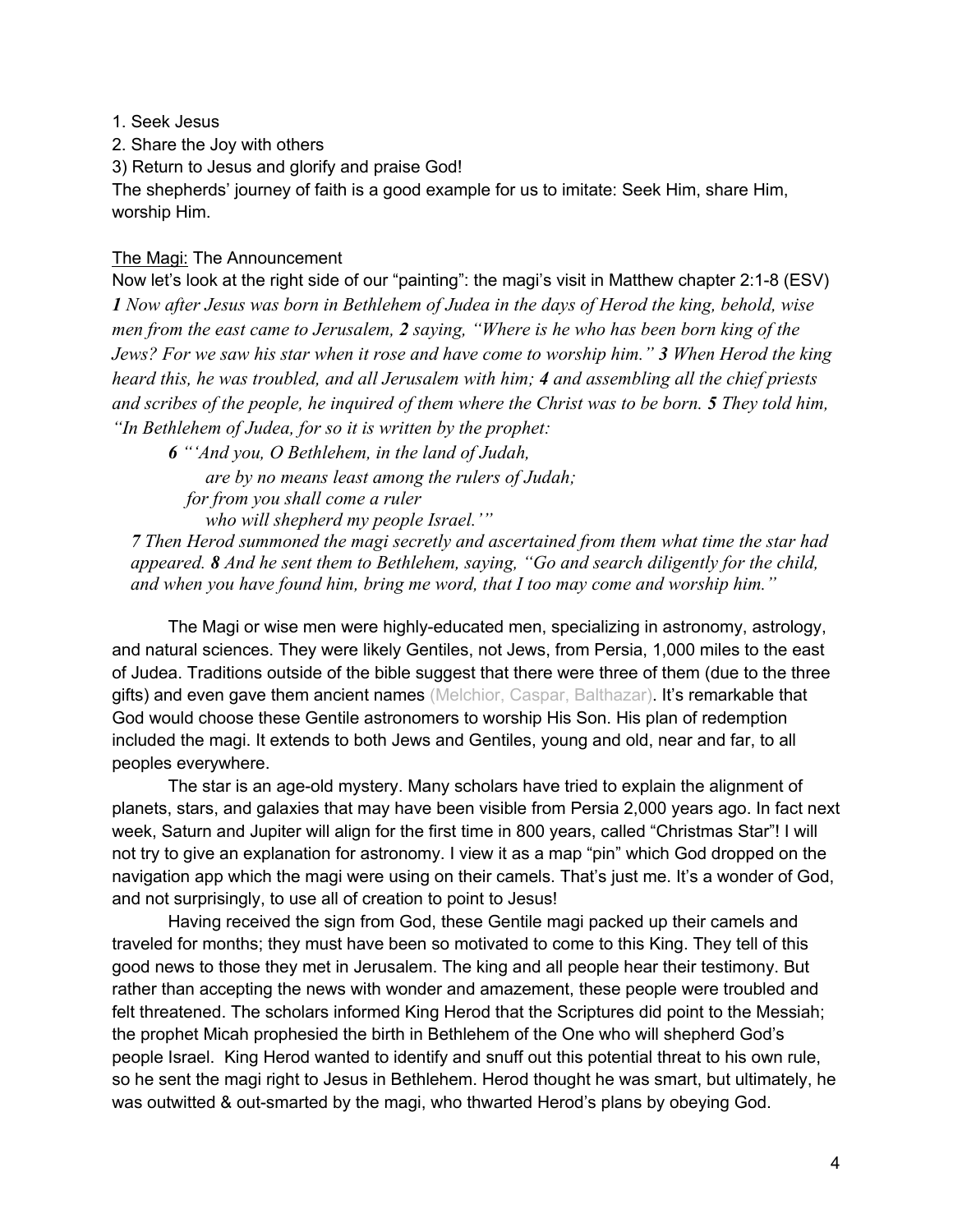Sometimes God does use the rulers and events of the world to point to Jesus, but even more often, God uses the foolish of the world to outsmart the wise, as it says in 1 Cor 1:27-28 (ESV): "*God chose what is foolish in the world to shame the wise; God chose what is weak in the world to shame the strong; 28 God chose what is low and despised in the world, even things that are not, to bring to nothing things that are.*"

Let's continue to the Magi's response in verse 9.

## The Magi: The Response (Matthew 2:9-12 ESV)

*9 After listening to the king, they went on their way. And behold, the star that they had seen when it rose went before them until it came to rest over the place where the child was. 10 When they saw the star, they rejoiced exceedingly with great joy. 11 And going into the house, they saw the child with Mary his mother, and they fell down and worshiped him. Then, opening their treasures, they offered him gifts, gold and frankincense and myrrh. 12 And being warned in a dream not to return to Herod, they departed to their own country by another way.*

Let's look at the response of the magi as they come to Jesus. (v.9) "*(The star) came to rest over the place where the child was. 10 When they saw the star, they rejoiced exceedingly with great joy*". I love how Matthew described this. He used four consecutive superlatives to express the Joy experienced by the magi: rejoiced - exceedingly - great - joy. They were overwhelmed with joy! Have you felt such joy in Jesus' presence? I recall experiencing such Joy when I first accepted Jesus, and each time I return to Him and He continues to fill me with Joy.

Next, the magi fell down and worshiped the Christ Child (v.11). They realized they were in the presence of God Himself. Jesus is God; they are not. Understanding what they are in relation to Jesus, they have no choice but to prostrate themselves in humility and worship him. This, my friends, is right-relatedness. To realize that God accepts us into His presence without finding fault, through the righteousness of Jesus, should bring us to our knees, to tears, and to praise and worship. This is the only valid response to right-relatedness to God.

The magi's final act: they gave their very best, their most precious gifts to Jesus. We as well must give ourselves to His kingship, submitting to His rule over them in every aspect of life as our response to King Jesus.

The magi also have a three-part journey of faith: rejoice exceedingly, worship humbly, submit completely. This, too, is a pattern we can imitate in our own journey of faith.

### Reflections

In these passages, in our "painting", we see these remarkably parallel themes in the shepherds and the magi.

- Each receives the good news from God of the birth of a king. They receive directions to find Jesus - manger and swaddling cloths, a "dropped pin" in the form of a star.
- They go on a journey of faith. They follow the instructions or directions to find Jesus.
- Their journey of faith is filled with anticipation and excitement. They hunger to see what God promises. They thirst to be in the presence of Jesus.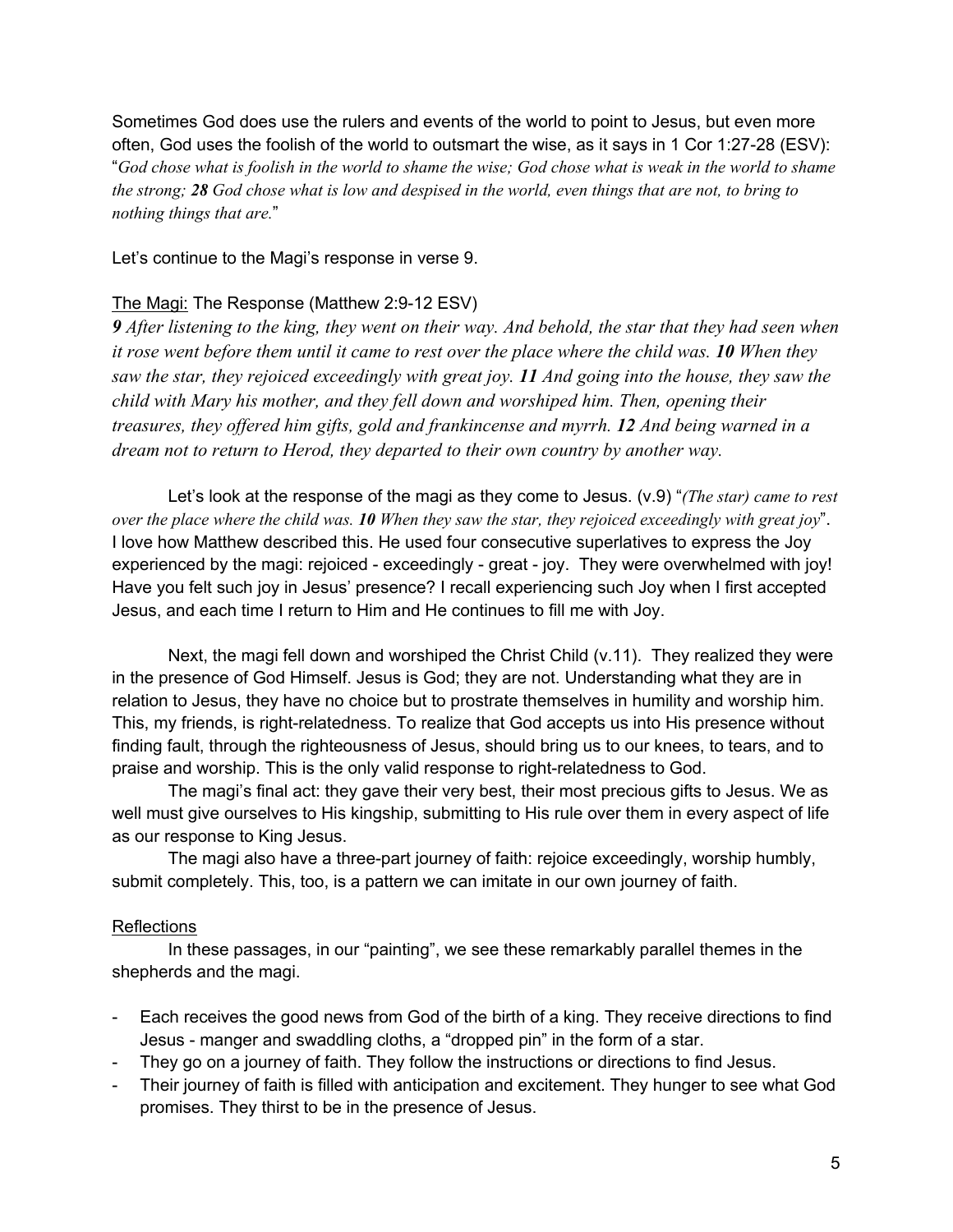- They are so excited that they tell Good News to others they meet.
- They each come in the presence of Jesus and worship the Christ Child, the only possible response when they are in the presence of the Creator God.
- Their encounter with Jesus transforms them, filling and satisfying them with great, exceeding, overwhelming joy.

"Blessed are those who hunger and thirst for righteousness, right-relatedness, for they will be satisfied with overwhelming and eternal joy." What a marvelous story and lesson for us.

## Implications

What are the implications for us? Let's start with the frame of our painting: What do we hunger and thirst for? In past Christmases, my kids were excited to give & receive presents, food and fun with cousins. I desired those as well. Of course, these desires are not wrong. But, after I receive these things, I feel kind of empty on December 26 or January 2.

During these days of Shelter in Place, we also long for human touch, hugging our loved ones. As difficult as the pandemic is, there will eventually be a time when human touch, hugs, and fellowship will be restored, Lord willing. When that happens, will we be fully satisfied?

What does the world do to satisfy its hunger & thirst? The world turns to pleasure, money, fame, sex, false religions, self-gratification. But, as Shawn quoted from the rock-n-roll classic "though I try and I try, I can't get no Sa-tis-fac-tion...".

This emptiness, lack of satisfaction is universal. 400 years ago, the French mathematician Blaise Pascal coined this phrase "God-shaped hole". In his work *Pensées*, the mathematician summed up (!) this concept, "*What is this craving, this helplessness, the emptiness? Man tries in vain to fill this emptiness with everything around him, though none can help. This infinite abyss can be filled only with the infinite and immutable, in other words, by God himself"*. 2

3,000 years ago, the Psalmist said, "*my soul pants for you, my God. My soul thirsts for God, for the living God. When can I go and meet with God?*" Psalm 42:2 (NIV). Where indeed can we go and meet with God and be satisfied? The answer is in the center of painting before us. To recap, the frame of the painting is our beatitude, the characters in the painting are shepherds and magi, the emotions of the painting are hunger, thirst, and great joy. All of these elements direct our attention to the very center of the painting. Here in the center is the answer to how we meet with God: only through Jesus Christ, the Savior, Messiah, Lord.

# Invitation

If you do not yet know Jesus, let me explain to you that He is the only way to meet God. Jesus said in John 14:6 "*I am the way and the truth and the life. No one comes to the Father except through me*." No Jesus, No Life, but if you Know Jesus, accept Him as your Savior, then you will know Life, starting right now, and you will experience eternal life forever!

If you do know Jesus, realize that He is necessary to sustain life. In John 6, Jesus declared, "*I am the bread of life. Whoever comes to me will never go hungry, and whoever* 

<sup>&</sup>lt;sup>2</sup> https://christianity.stackexchange.com/questions/2746/where-does-the-concept-of-a-god-shaped-holeoriginate retrieved 2020-11-23